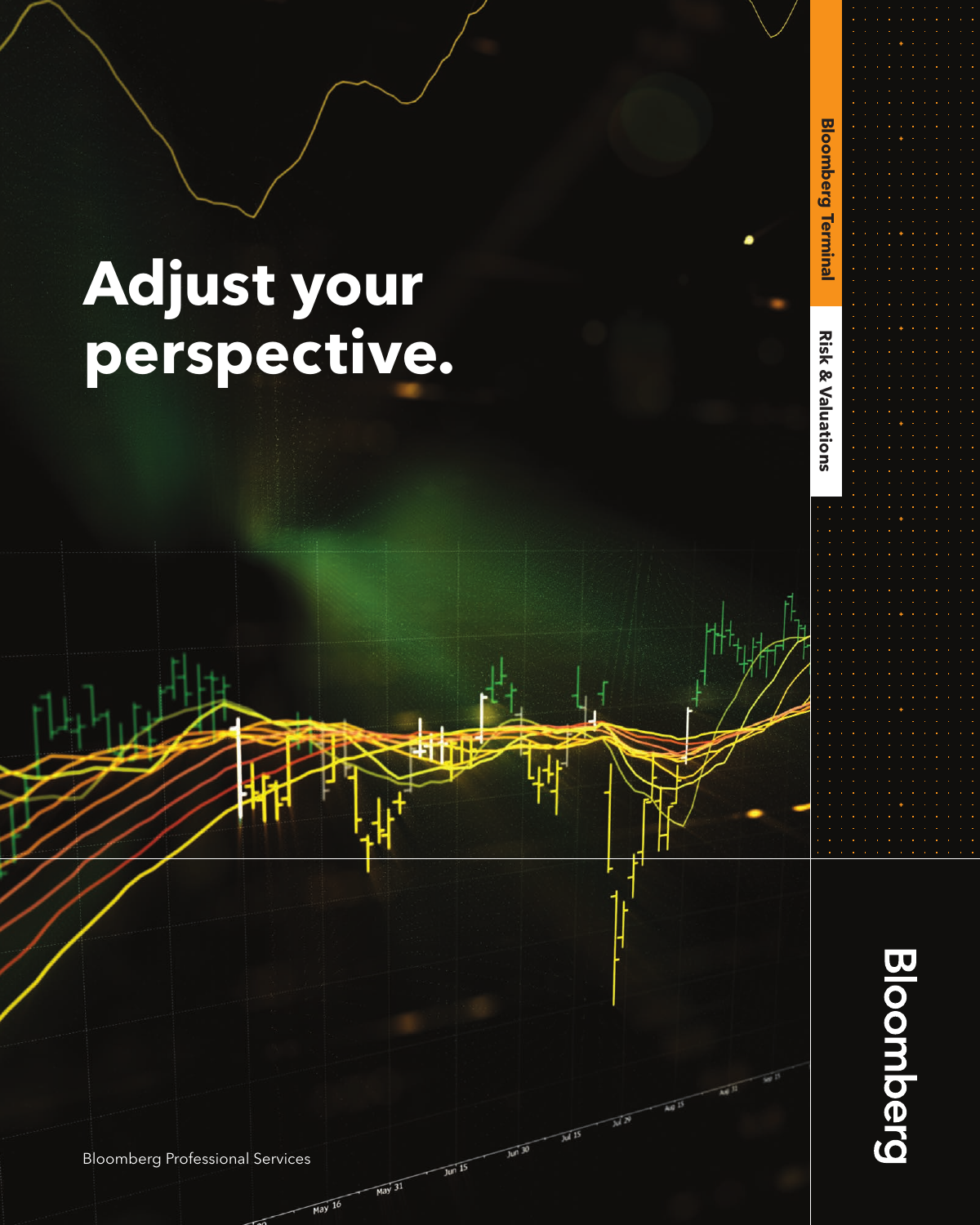

# **Contents**

- A complete XVA solution
- Fully integrated workflow
- Comprehensive XVA metrics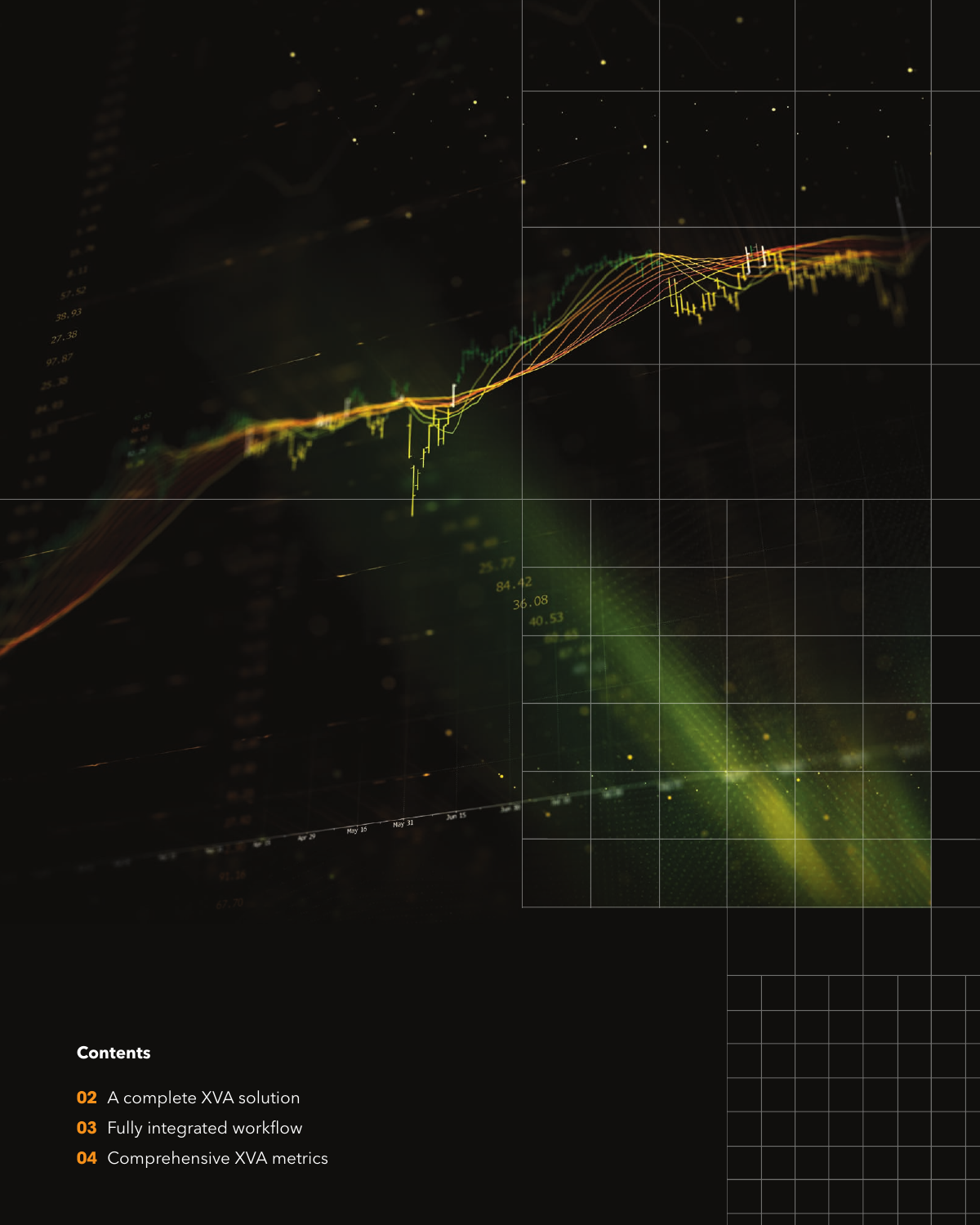# **Manage OTC derivative counterparty risk.**

As OTC derivative valuation becomes more complex and the realm of counterparty risk management continues to expand — market valuations must include the costs of credit, funding and capital to accurately reflect true economic value. Regulatory and accounting changes over the past decade have served to further heighten focus on valuation adjustments and their underlying exposures — not only for sell-side market makers but also for end-user clients.

Bloomberg's MARS XVA solution enables both front-office and risk management professionals to quantify these costs and manage the associated risks across a firm's entire portfolio of OTC transactions — using innovative analytics to facilitate XVA reporting, shareholder value metrics and firm value metrics. Automated workflow enables users to investigate the drivers of daily changes in XVA and exposures — from the enterprise level down to individual counterparties — to pinpoint exposure concentrations and identify the key drivers of risk.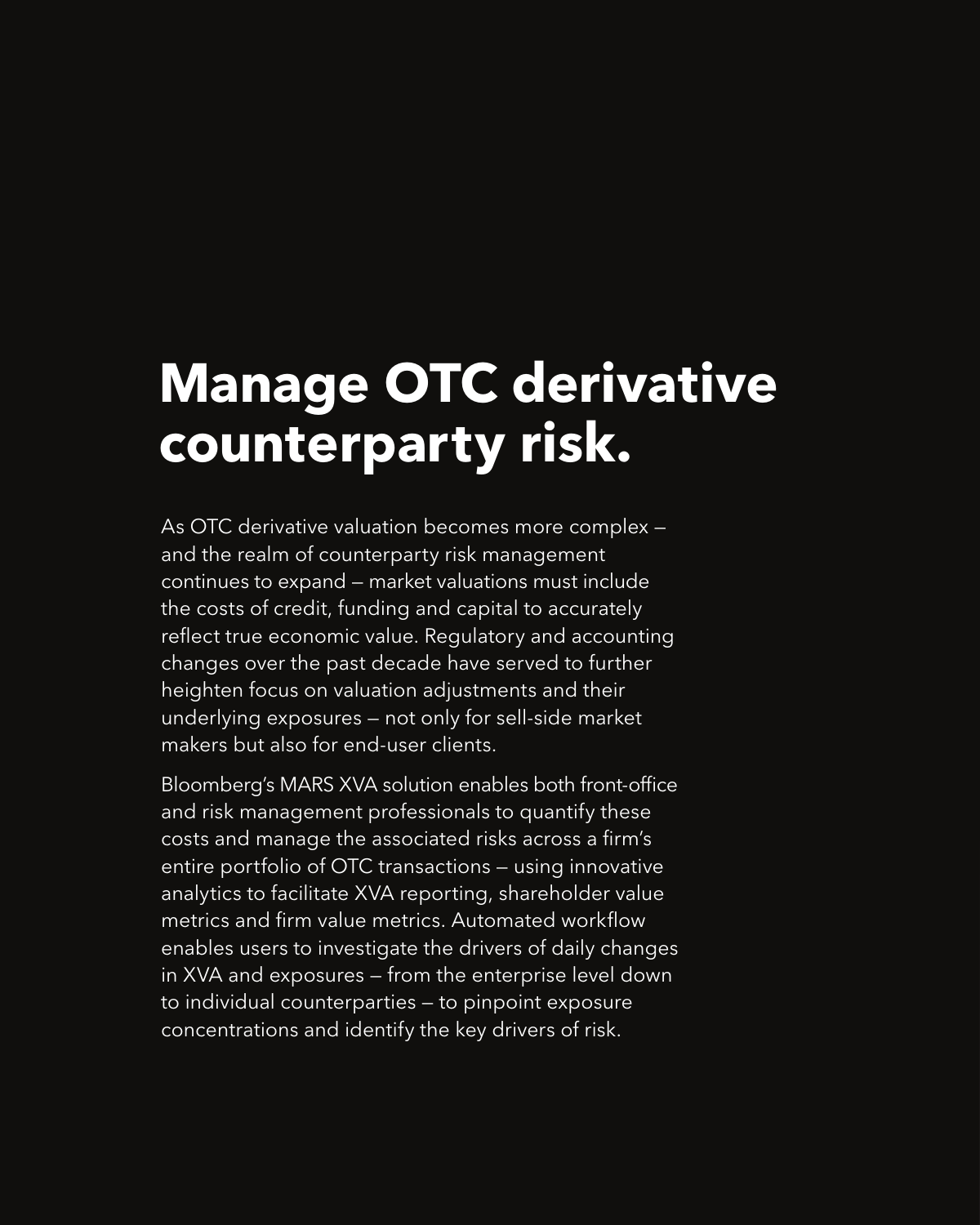# **A complete XVA solution.**

Built on Bloomberg's market-leading data, pricing and analytics, MARS XVA is a comprehensive solution for counterparty risk analytics and reporting — designed to meet the needs of both front-office traders calculatingand hedging XVA and credit department risk managers focused on exposure management through PFE.

## **Powerful front-office analytics**

For XVA traders focused on pricing and hedging the daily PNL arising from changes in valuation adjustments, MARS's multi-asset class solution provides all the XVA metrics currently used in OTC derivative markets — implemented in a new and rigorous manner. Changes in these XVA metrics can be significant drivers of a firm's profit and loss, making the ability to calculate the sensitivities of these metrics vital for hedging purposes. MARS addresses each of the risk components required of a modern, fully compliant XVA solution:

### **Credit**

While interbank trading in vanilla interest rate and FX derivatives has migrated toward central clearing, trading between banks and corporates, sovereigns and pension funds remains primarily bilateral. The importance of quantifying expected counterparty losses through CVA is now widely accepted.

#### **Funding**

With banks no longer able to fund at pre-financial crisis levels, the market has come to recognize the importance of comprehensively quantifying the funding costs of OTC derivative portfolios. These costs arise both from counterparties trading under less-than-perfect variation margin arrangements (quantified through FVA) and from the initial margin costs incurred under the non-cleared margin rules for bilateral trading (quantified through MVA).

### **Capital**

Capital requirements for counterparty default risk have increased substantially since the crisis and a new CVA capital charge has been implemented. Quantifying these capital requirements both at the time of trading and on an ongoing basis is necessary to ensure that a firm optimizes its capital usage.

### **Flexible risk management**

For credit department officers tasked with authorizing new trades and managing aggregate counterparty risk, MARS XVA provides the ability to flexibly aggregate exposures for internal risk management, management reporting and regulatory compliance — comprehensive capabilities that enable firms to consolidate all counterparty risk calculations in one place.

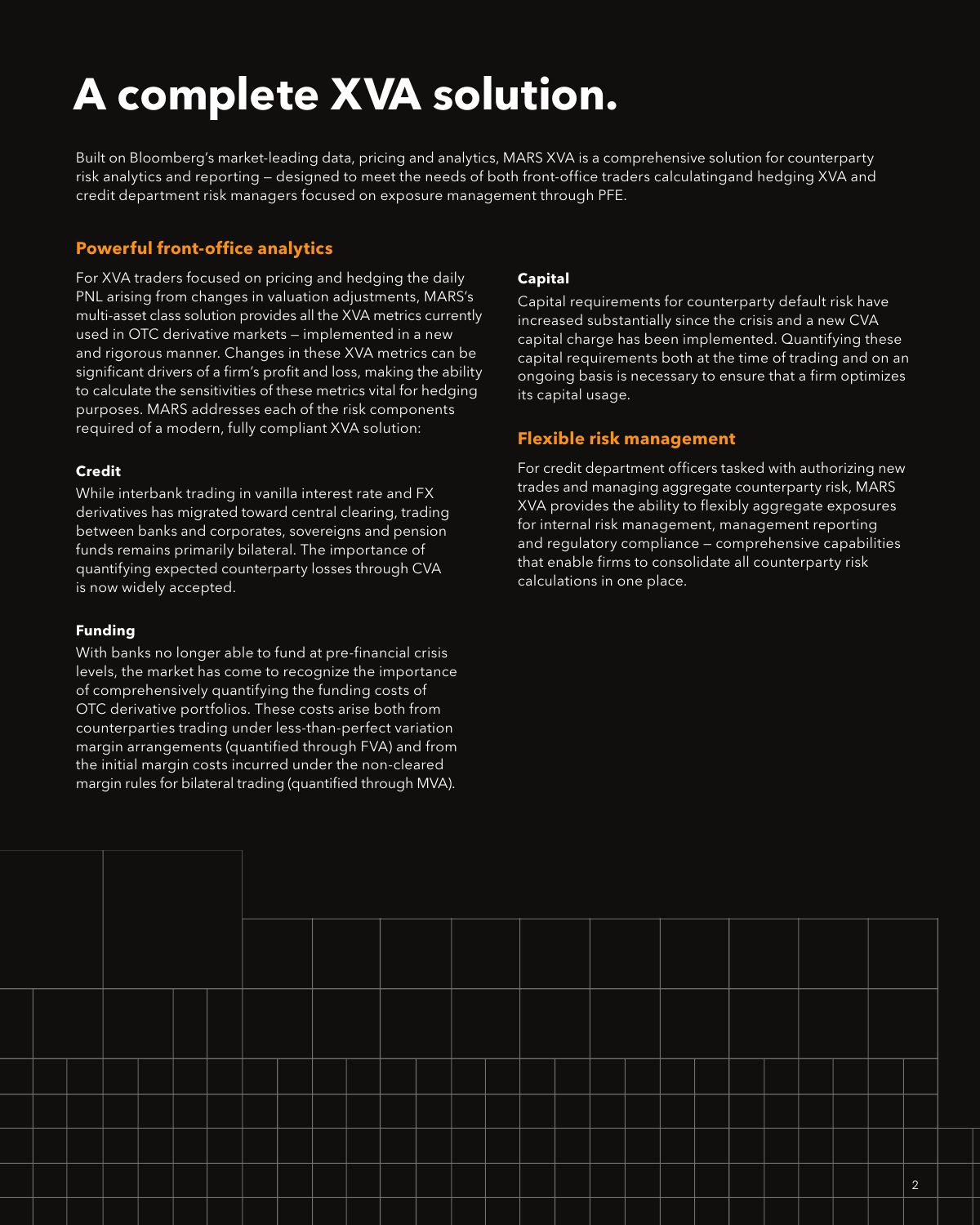# **Fully integrated workflow.**

Bloomberg's MARS XVA provides your enterprise with a market-leading solution that can capture the full set of your trade portfolios and contractual provisions and calculate risk metrics in a comprehensive and integrated manner.

#### **Seamless solutions**

MARS XVA is tightly integrated with the other products in the MARS suite of risk management tools and leverages our existing functions to provide a seamless workflow. Counterparty Master Agreements and Credit Support Annexes are captured in the LEDO database originally built for our MARS Collateral Management solution. Positions and collateral balances can be uploaded from an external OMS into MARS as necessary through our MARS uploader framework.

#### **Flexible scheduling**

The MARS XVA batch scheduler enables you to customize and schedule your daily batch runs, specifying the metrics to be calculated, the parameters you wish to use and the frequency and timing of each. The MARS XVA result viewer allows you to visualize and flexibly query all batch results. Detailed views can be set up to enable you to aggregate your risk across counterparties, by region or by counterparty type. Flexible risk aggregation and reporting allow you to interactively slice, dice and visualize data by sector, rating and country. Starting from a top-level view across the whole firm, you can drill down through counterparty hierarchies to position-level detail. XVA metrics and the associated exposure profiles through time can be viewed for all counterparties, while the flexible workflow facilitates easy What-If Analysis of the incremental effects of adding or removing trades on these metrics.

#### **Comprehensive data**

MARS XVA is fully integrated with Bloomberg's extensive market data libraries and state-of-the-art credit analytics. In addition to accessing market CDS data for publicly traded names, clients are able to use Bloomberg's DRSK model to generate model-implied CDS spread curves for non-traded names that can seamlessly feed to XVA calculations.

#### **Extensive coverage**

The MARS XVA engine covers an extensive range of the interest rate, foreign exchange and equity derivatives that are available on the Bloomberg Terminal®, including exotic deals that can be created in DLIB using standard templates or the BLAN scripting language.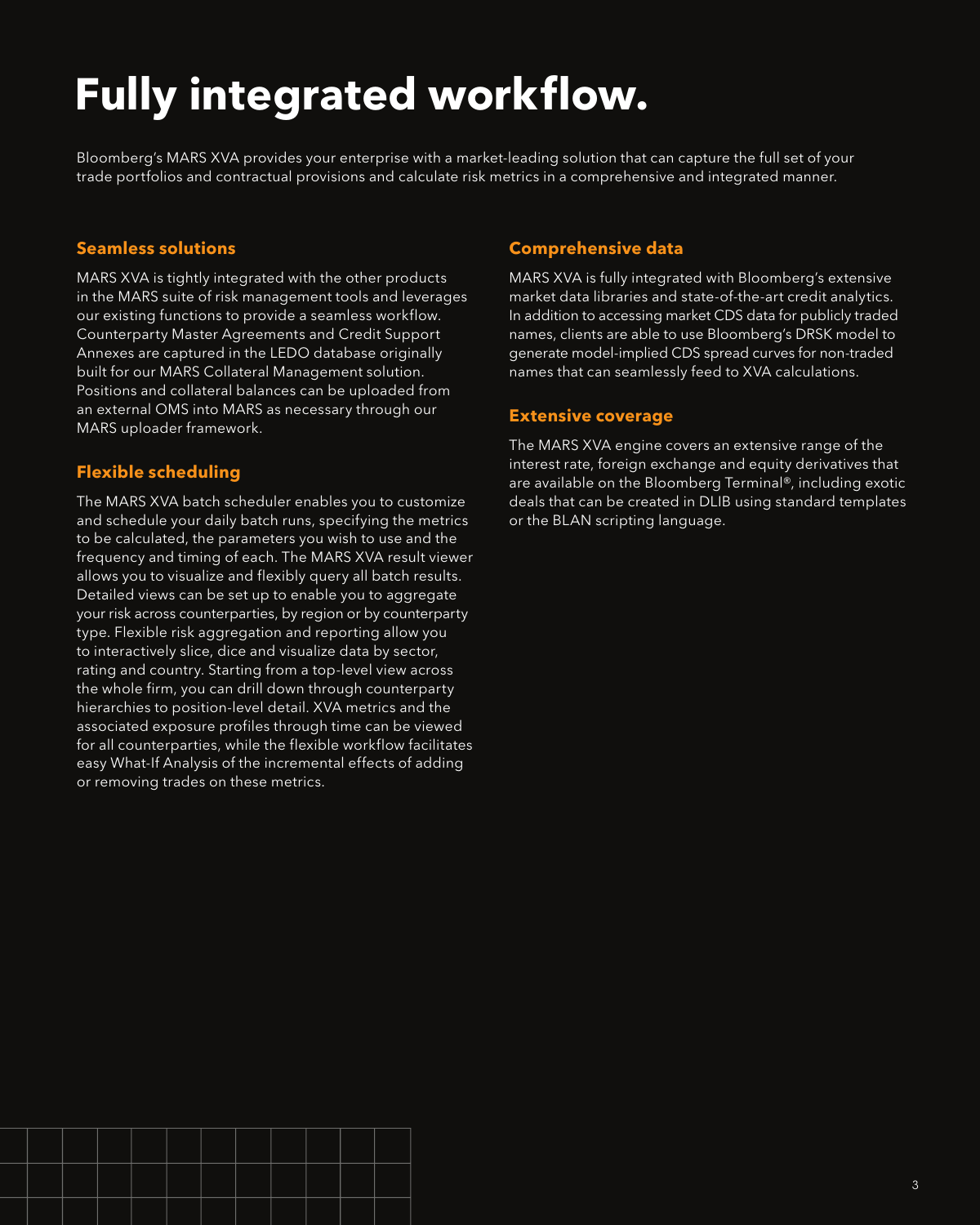# **Comprehensive XVA metrics.**

MARS XVA provides a full suite of metrics to enable you to quantify your credit, funding and capital risks. In addition to providing the familiar CVA/DVA metrics commonly used as inputs for fair value reporting, funding and margin adjustments are included as part of a comprehensive new set of shareholder and firm value metrics. Capital requirements for the counterparty credit risk charge are provided based on the SA-CCR approach for calculating exposure at default. The CVA capital charges introduced in the final version of Basel III will also be added once finalized.

#### **MARS XVA metrics**

| Unilateral CVA metrics     | • UCVA - Unilateral CVA<br>• UDVA - Unilateral DVA                                                                                                                                                                                                      |
|----------------------------|---------------------------------------------------------------------------------------------------------------------------------------------------------------------------------------------------------------------------------------------------------|
| Shareholder value metrics  | • FCVA - Funding curve discounted<br>credit valuation adjustment<br>• FVA - Funding valuation adjustment<br>• MVA - Margin valuation adjustment                                                                                                         |
| Firm value metrics         | • FTDCVA - First-to-default credit<br>valuation adjustment<br>FTDDVA - First-to-default debit<br>valuation adjustment<br>• FVVMVA - Firm value variation margin<br>valuation adjustment<br>• FVIMVA - Firm value initial margin<br>valuation adjustment |
| Risk management metrics    | • PFE - Potential future exposure                                                                                                                                                                                                                       |
| Regulatory capital metrics | Counterparty credit risk capital using<br>$\bullet$<br>SA-CCR as EAD input                                                                                                                                                                              |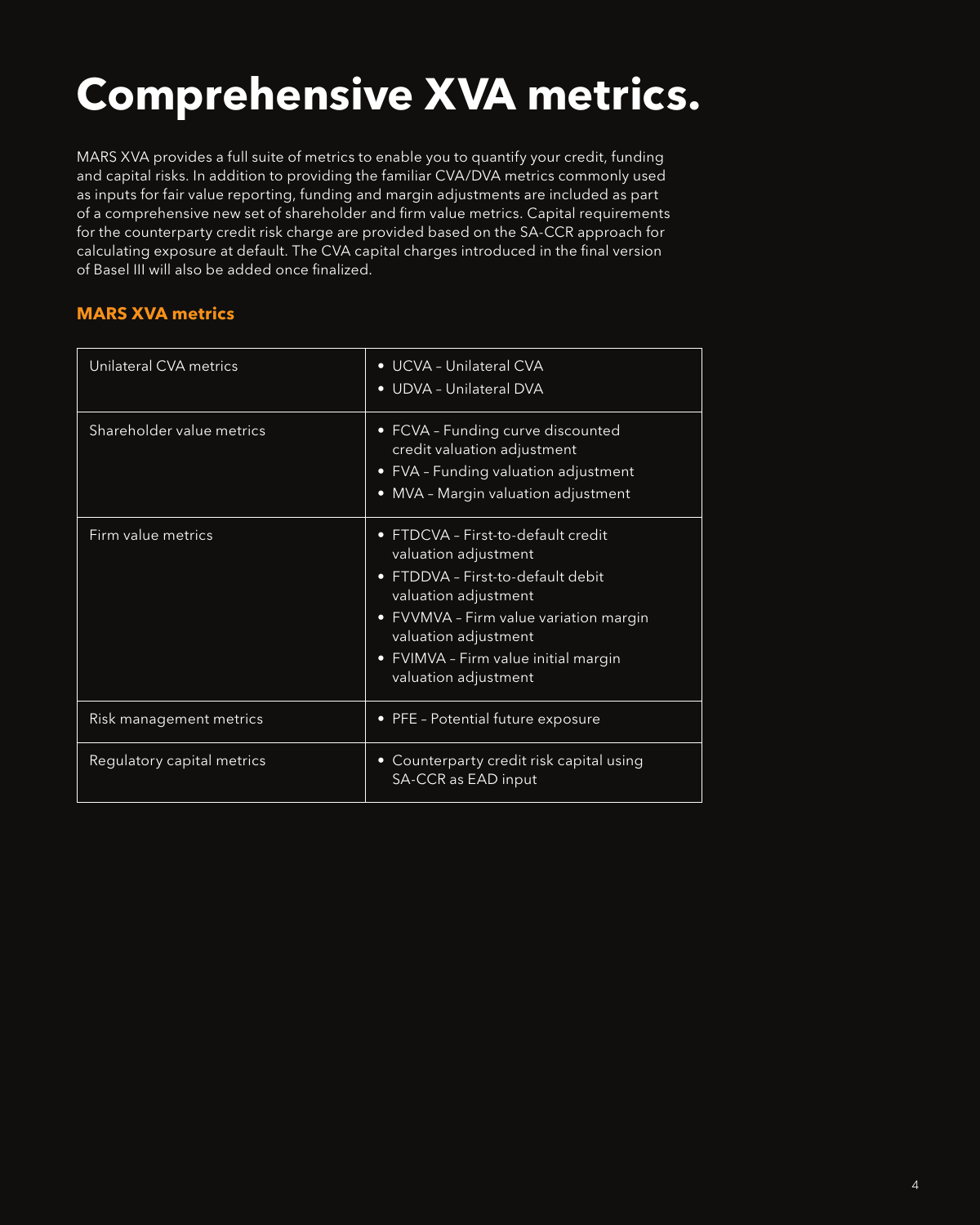#### **MARS** Multi-Asset Risk System



The Multi-Asset Risk System provides consistent and consolidated valuation, product lifecycle analysis, market risk, counterparty risk and collateral management.

MARS is powered by Bloomberg's world-class pricing library, market data and mortgage cash flow engine and enables front-office, risk and collateral professionals to analyze their trading and investment portfolios, mitigate risk and prepare for the unexpected.

### **About the Bloomberg Terminal.**

Since 1981, business and financial professionals have depended on the Bloomberg Terminal for the real-time data, news and analytics they need to make the decisions that matter. The Terminal provides information on every asset class — from fixed income to equities, foreign exchange to commodities, derivatives to mortgages — all seamlessly integrated with on-demand multimedia content, extensive electronic-trading capabilities and a superior communications network.